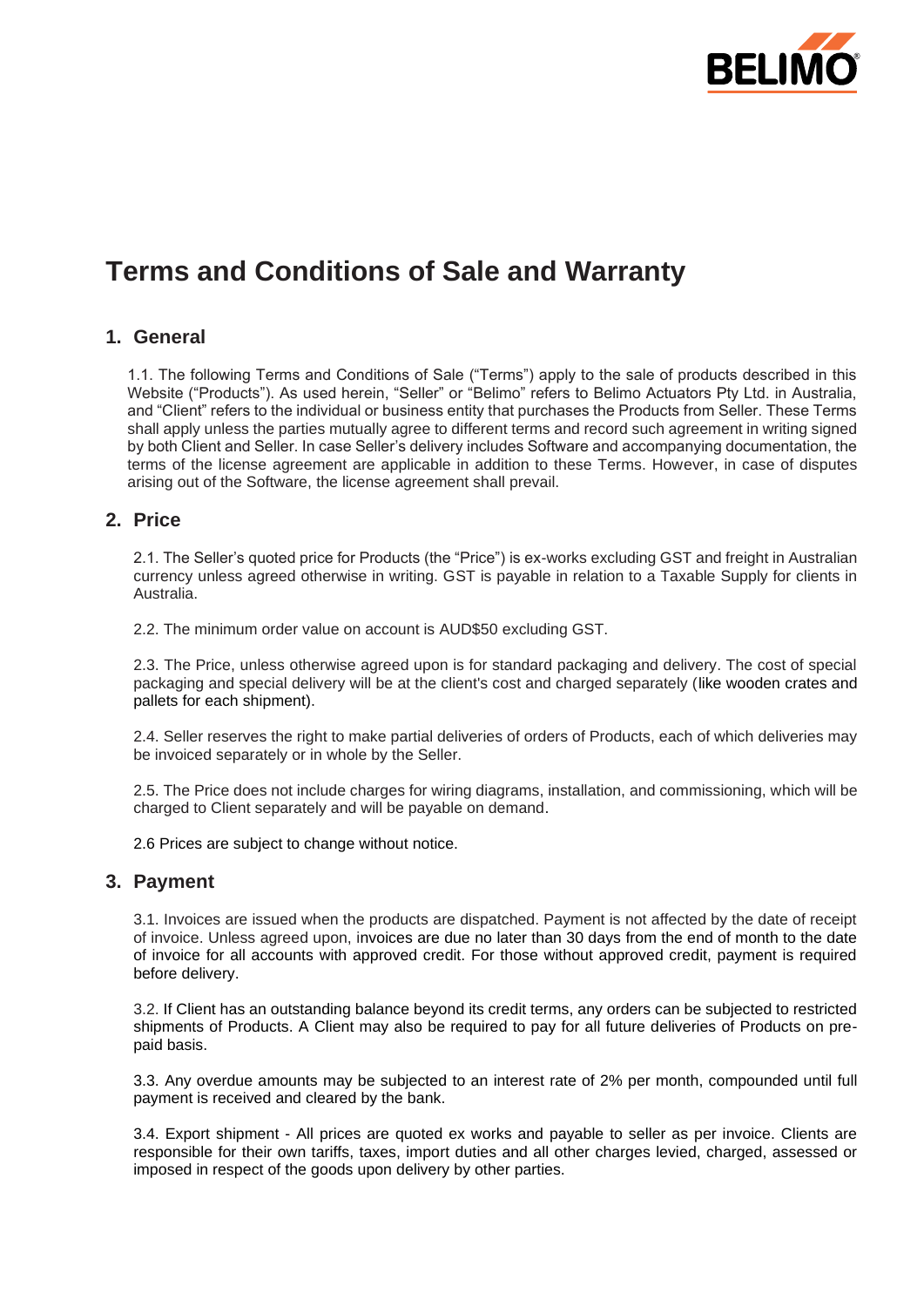

# **4. Title and Risk**

4.1. Title to all Products shall remain with Seller and shall not pass to Client until Seller has received full payment for the Products. Risk of the goods passes onto the Client upon delivery.

## **5. Damage or Loss in Transit**

5.1. All shipments must be unpacked and examined by Client immediately upon receipt. Any external evidence of loss or damage must be noted on the freight bill accompanying the shipment of Products or carrier's receipt and signed by the carrier's agent at the time of delivery. Failure to do so will result in the carrier's refusal to honor any claim relating to damage of Products. Client must also notify Seller within 5 working days of such damage by providing Seller with a copy of the freight bill or damage report. If the damage does not become apparent until the shipment is unpacked fully, Client must notify Seller immediately so that an inspection of the product can be arranged.

## **6. Delivery**

6.1. Seller undertakes to make every attempt to adhere to its stated delivery parameters and to make a timely delivery of the Products but does not guarantee any delivery specifications. Each contract entered into for the purchase of Products is not cancelable nor is Seller liable for any direct or indirect losses that may arise, for any reason whatsoever, due to Seller's failure to meet any stated or assumed delivery schedules.

# **7. Return of Goods**

7.1. If Client wants to return any of the products it received, such Products cannot be returned unless and until: (i) Client alerts Seller that it intends to return Products, (ii) Seller agrees to accept such return, (iii) Client obtains Return Material Authorisation (RMA) number and a return form from Seller for return of Products, and (iv) Client follows all return instructions provided by the Seller. The RMA number and completed return form must be returned with Products.

7.2. Only such Products returned in original packaging and shipped to Seller at Client's cost may be accepted for return. Product must be returned within 6 months from the date of purchase. Client is also responsible for payment of a restocking fee for all returned Products of 30% of the invoice value if returned within 4 weeks from the day of advice. Returns that result from Seller errors will be credited in full and will not be subject to Restocking Charges.

7.3. Any Product received which is damaged or showing evidence of having been installed will be refused or assessed and a higher restocking fee will be charged.

7.4. Customised products designed to a Client's unique specifications, whether specially imported, procured or manufactured are non-returnable.

7.5. If Client requests product to be returned to Seller, freight cost will be at Client's expense. In the case of Seller's error, Seller will arrange for a pick-up of the product.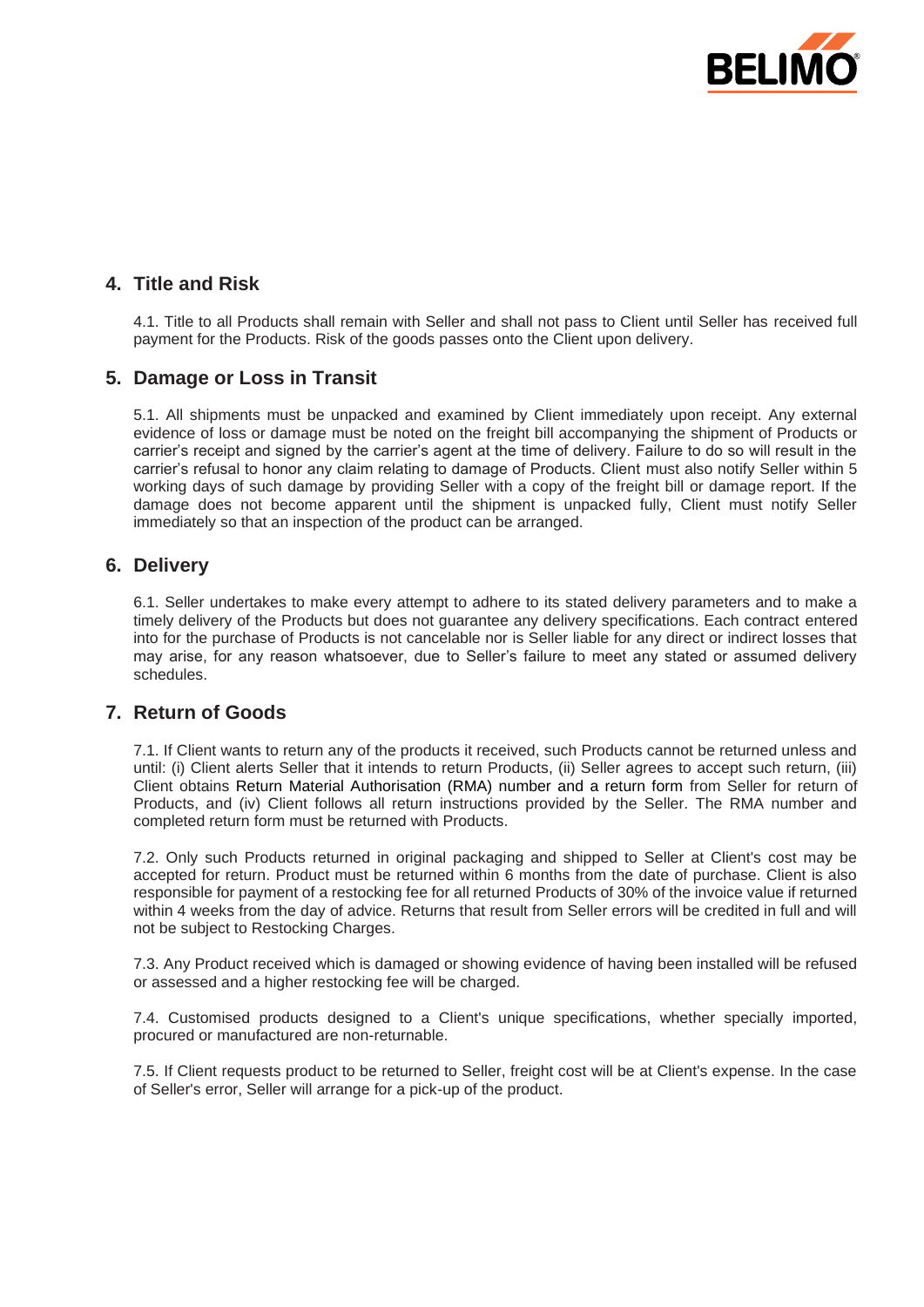

# **8. Limited Warranty**

#### 8.1. 5-year Limited Warranty

Products that are listed in this Website as carrying a 5-year warranty to a location in the Asia Pacific shall carry a 5-year warranty. The 5-year warranty is conditional from the date of sale of the Products to Client, and the warranty coverage shall not apply to damage to Products not resulting from normal wear and tear (e.g. negligence, misuse, or failure to maintain). Product specific terms of warranty with regard to warranty period or conditions of warranty may apply to certain specified Products as stated in the documentation for those Products.

#### 8.2. 2-year Conditional Warranty

Products that are listed in this Website as carrying a 2-year warranty to a location in the Asia Pacific shall carry a 2-year warranty. The 2-year warranty is conditional from the date of sale of the Products to Client, and the warranty coverage shall not apply to damage to Products not resulting from normal wear and tear (e.g. negligence, misuse, or failure to maintain). Product specific terms of warranty with regard to warranty period or conditions of warranty may apply to certain specified Products as stated in the documentation for those Products.

#### 8.3. Limitations

Seller's warranties hereunder shall be null and void in the event of any: (a) modification or unauthorised repairs of Products by Client; (b) unauthorised incorporation or integration of Products into or with Client's equipment; (c) use of Products in an unauthorised manner; or (d) damage to Products not caused by Seller.

#### 8.4. Remedies

If a defect arises and a Return Material Authorization (RMA) is issued as provided in Section 8.5, Seller will, at its option and to the extent permitted by law, either (1) repair the Product at no charge using new or refurbished replacement parts or (2) replace the Product with a new Product. In the event of such a defect, to the extent permitted by law, these are Client's sole and exclusive remedies.

8.5. Products received by Client cannot be returned unless: (i) Client alerts Seller that it intends to return such Products, (ii) Seller agrees to accept the return of such Products, (iii) Client obtains a RMA number and a return form from Seller for the return of such Products, and (iv) Client follows all return instructions provided by the Seller. Client shall promptly notify Seller of Products' alleged defect and provide Seller with other evidence and documentation reasonably requested by Seller. The RMA number and completed return form must be returned with Products. Only Products returned to the proper location as instructed by Seller and identified with a RMA number will be considered for credit.

8.6. Returns that result from Seller's breach of these Terms will only be credited in full when the products are returned in full within the specific time and destination as advised by seller.

8.7. Support technicians are available for troubleshooting before any product return to Seller. Contact seller for troubleshooting.

8.9. If a problem cannot be resolved over the phone, a RMA number will be issued by Seller for return of the Products. Prior to returning any Products under warranty, Client must obtain a RMA number from Seller, along with shipping instructions for the return. The RMA number must be clearly written on the outside of the box containing the returned Products. Only Products returned to the proper location and identified with a RMA number will be accepted by the Seller.

8.10. All returned Products should be packaged appropriately to prevent further damage. Seller reserves the right to refuse any returned material if improperly packaged or labelled (e.g. without a RMA number). Products returned without proper RMA documentation will void Seller's warranty. Seller is not responsible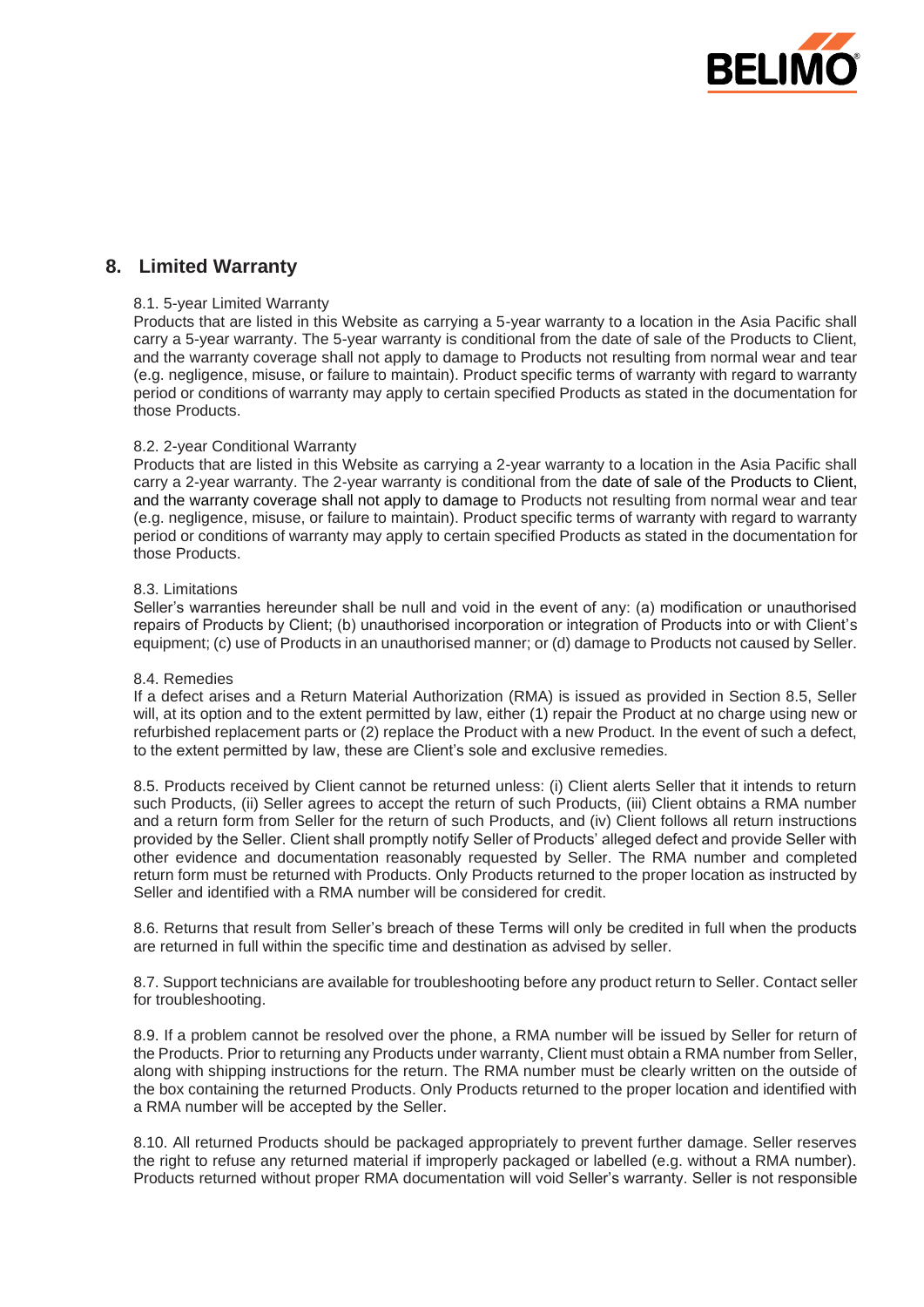

for charges that Client may incur as a result of the removal or replacement of Products without prior approval from Seller.

8.11. Repaired, replaced or exchanged Products will carry a warranty for a period of time equal to the greater of: (i) the remainder of the original 5-year warranty or 2-year warranty that was applicable to the repaired, replaced or exchanged Products, or (ii) six months, effective from the date the repaired, exchanged or replaced Products are shipped by Seller (the "Replacement Warranty Period").

8.12. If Seller determines that Product under warranty is to be replaced, Seller may elect to send a replacement in advance of receiving the returned item. A credit will only be processed when the defective Products are returned and verified by Seller. An invoice will be issued for the replacement product and shall be due and payable if the returned Products are not received by Seller within 4 weeks from the date that the replacement Products are shipped. Additional charges may apply if the nature of the problem has been misrepresented by Client.

8.13. New Products ordered in an attempt to circumvent the warranty process may NOT be reimbursed if, upon receipt of returned Products, it is determined that the defect in the returned Products is actually field related, or the Products have been returned for cosmetic reasons only.

# **9. No Warranty for Non-HVAC Application; Services**

9.1. All Seller warranties shall extend only to HVAC use of the Products. If Products are used in non-HVAC applications (e.g., aircraft, industrial processes, etc.), Seller's warranties shall not cover such Products. Client will be solely responsible for any damage to or malfunction of Products or for any damage resulting from such use of Products.

9.2 Both the conditional and unconditional warranties hereunder cover the Products only, and do NOT cover labor associated with the troubleshooting, removal or replacement of such Products.

# **10.Liability Disclaimer**

10.1. These Terms constitute the entire understanding and agreement between Seller and Client regarding the warranties that cover Products and supersedes all previous understandings, agreements, communications and representations. Seller shall not be responsible for and Client does not have any right to make any claim for damage that occurs to any property other than Products. Seller shall in no way be responsible for any costs incurred by Client in the determination of the causes of damage to any of Client's property, for expert opinions, or for any punitive or special, incidental or consequential damages of any kind whatsoever. Seller's warranty is extended to the Client only and is non-transferrable.

10.2. Seller shall not be liable for any damage resulting from or contributed by Client or third parties acting within the scope of responsibility of Client or such third party when:

1. Products are used for non-HVAC applications, such as in aircrafts, industrial processes, etc.;

2. Client uses the Products without complying with applicable law or institutional regulations or Belimo data and installation sheets or Client uses the Products without following good industry practice;

3. Products are used by personnel who have not received suitable instruction;

4. Products are modified or repaired without the written approval of Seller; or

5. Client's design and/or system integration is insufficient. When requested to do so, Client shall immediately release Seller in full from any possible third party claims resulting in connection with the circumstances listed above. This also applies to claims in connection with product liability.

10.3. If Client becomes aware that any third party has made or appears likely to make any claim regarding Products (including, without limitation, in relation to Product defects or rights infringed by Products), then